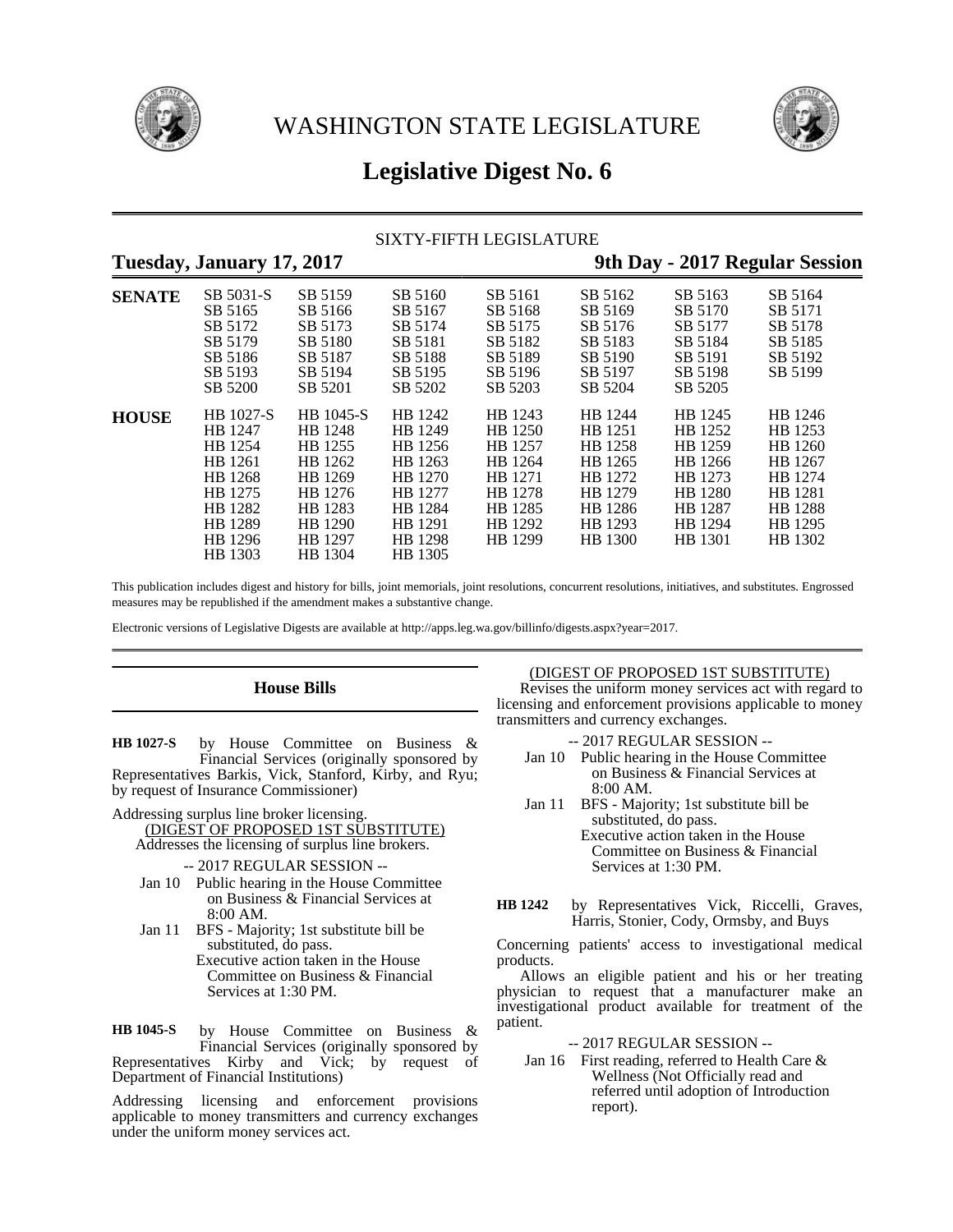by Representatives Klippert, Taylor, Shea, Van Werven, Rodne, Haler, McCaslin, Kraft, Hargrove, Holy, Koster, MacEwen, Muri, and Young **HB 1243**

Prohibiting the sale, donation, or use of aborted fetal body parts.

Prohibits the sale, donation, or transfer of the body of a fetus whose death is the result of the application of an abortion procedure or technique.

- -- 2017 REGULAR SESSION --
- Jan 16 First reading, referred to Health Care & Wellness (Not Officially read and referred until adoption of Introduction report).

by Representatives Taylor, Goodman, Pike, and Shea **HB 1244**

Preventing purveyors of public water systems from intentional fluoridation in excess of concentrations that are currently recommended by the department of health.

Prohibits a purveyor from intentionally fluoridating water supplied by a public water system to a level that exceeds 0.7 milligrams of fluoride per liter of water.

-- 2017 REGULAR SESSION --

Jan 16 First reading, referred to Health Care & Wellness (Not Officially read and referred until adoption of Introduction report).

by Representatives Taylor, Condotta, Short, Shea, Buys, Kretz, and Haler **HB 1245**

Providing a tax incentive for the labeling of products.

Provides a tax credit, in computing business and occupation taxes, of ten thousand dollars per product line per taxable year for a person who voluntarily labels a line of products: (1) For food offered for retail sale in the state if it is or may have been produced through bioengineering or genetically engineered;

(2) For food offered for retail sale in the state that has not been bioengineered or genetically engineered; and

(3) For an agricultural product or food offered for retail sale in the state if it is or may have been produced outside of the United States.

-- 2017 REGULAR SESSION --

Jan 16 First reading, referred to Agriculture & Natural Resources (Not Officially read and referred until adoption of Introduction report).

by Representatives McCabe, Orwall, Johnson, Kirby, McBride, Dye, Kilduff, Gregerson, Wylie, Haler, Appleton, Senn, and Muri **HB 1246**

Concerning school bus safety.

Requires every school bus, beginning September 1, 2018, to be equipped with an automated school bus safety camera.

Requires every school bus manufactured or assembled after September 1, 2018, to be equipped with a shoulder harness-type safety belt assembly for each passenger position.

Creates the school bus safety account.

-- 2017 REGULAR SESSION --

Jan 16 First reading, referred to Education (Not Officially read and referred until adoption of Introduction report).

by Representatives McCabe, Kilduff, Muri, Caldier, Wylie, Dent, Tarleton, Haler, Stanford, Appleton, McBride, and Young **HB 1247**

Concerning eligibility for lifetime veteran's disability passes.

Authorizes disabled veterans, with a service-connected disability of at least thirty percent and who are residents of Washington or Oregon, to receive a lifetime veteran's disability pass at no cost.

States that Oregon resident eligibility is contingent on reciprocal statutory authority in Oregon providing for similar cost-free access to Oregon's state parks system for disabled veterans.

-- 2017 REGULAR SESSION --

Jan 16 First reading, referred to Community Development, Housing & Tribal Affairs (Not Officially read and referred until adoption of Introduction report).

by Representatives Griffey, Appleton, Goodman, Klippert, Holy, and Hayes; by request of Department of Corrections **HB 1248**

Correcting a conflict between state and federal law regarding class I correctional industries work programs.

Corrects a conflict between state and federal law regarding class I correctional industries work programs.

-- 2017 REGULAR SESSION --

Jan 16 First reading, referred to Public Safety (Not Officially read and referred until adoption of Introduction report).

by Representatives Griffey, Klippert, Dent, J. Walsh, MacEwen, McCaslin, Kraft, Hargrove, **HB 1249**

Van Werven, Haler, Holy, Koster, Shea, Condotta, Muri, Young, and Buys

Recognizing hydroelectricity as an eligible renewable resource in the energy independence act.

Revises the definition of "eligible renewable resource," for purposes of the energy independence act, to include hydroelectricity.

-- 2017 REGULAR SESSION --

Jan 16 First reading, referred to Technology & Economic Development (Not Officially read and referred until adoption of Introduction report).

by Representatives Griffey, Orwall, Dent, MacEwen, Hayes, Holy, McCaslin, and Doglio **HB 1250**

Authorizing retail marijuana outlets to give a free lockable drug box to adults age twenty-one years and over and to qualifying patients age eighteen years and over subject to restrictions.

Allows a marijuana retail outlet to donate a lockable box intended for the secure storage of marijuana products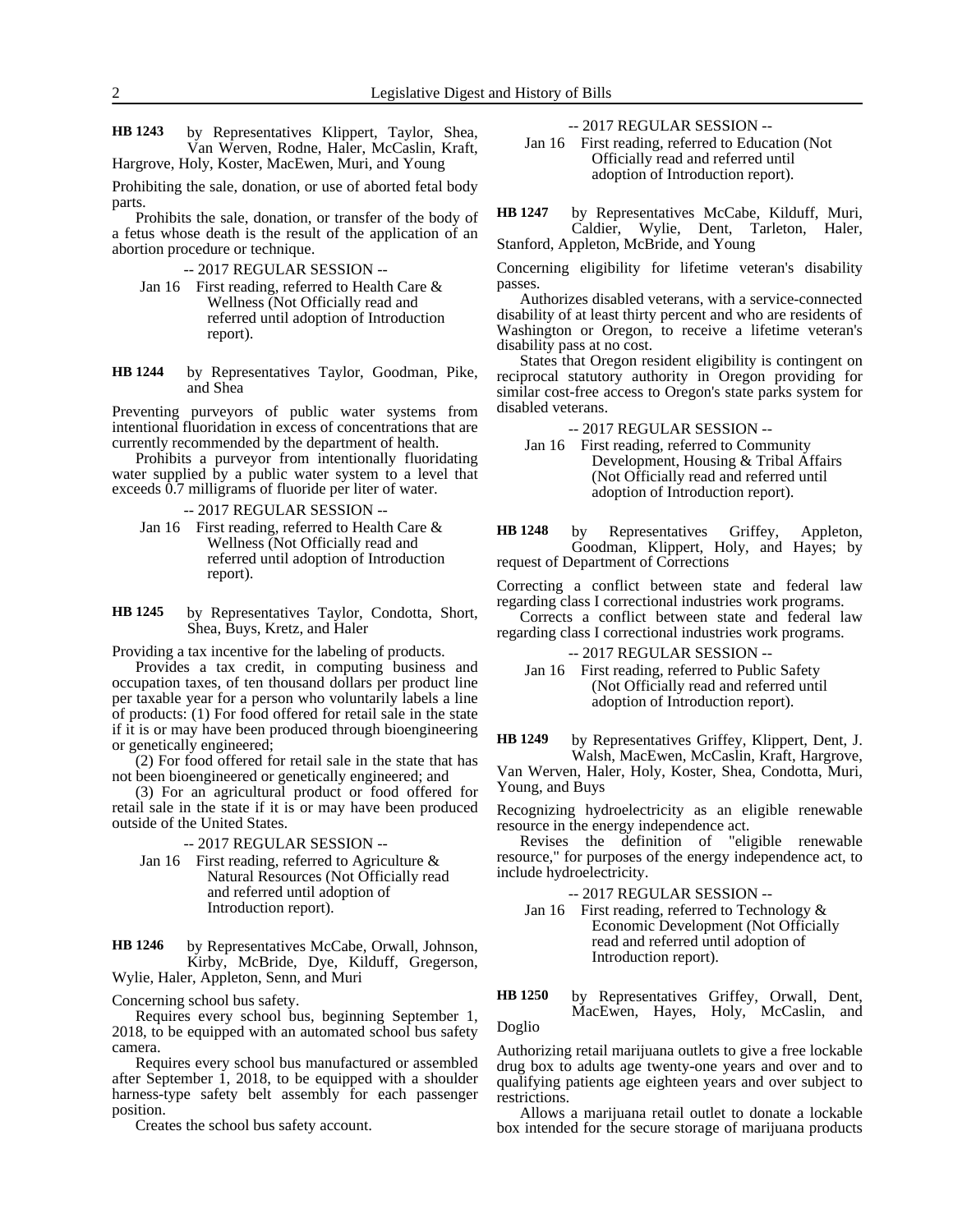and paraphernalia and literature about the lockable box to the following: (1) Adults who are at least twenty-one years old;

(2) Qualifying patients who are at least eighteen years old; and

(3) Designated providers.

-- 2017 REGULAR SESSION --

Jan 16 First reading, referred to Commerce & Gaming (Not Officially read and referred until adoption of Introduction report).

by Representatives Frame, Rodne, Goodman, Stokesbary, Jinkins, Haler, Kagi, Muri, Reeves, Tarleton, Kilduff, Appleton, Ormsby, Senn, Blake, McBride, Fey, Doglio, Ryu, Pollet, Dolan, Gregerson, and Bergquist **HB 1251**

Concerning the appointment of counsel for youth in dependency court proceedings.

Gives a child the right to be represented by counsel and have counsel appointed for him or her by the court at all stages of a proceeding in which a child is alleged to be dependent.

Requires the court to appoint an attorney for a child in a dependency proceeding before the initial shelter care hearing.

-- 2017 REGULAR SESSION --

Jan 16 First reading, referred to Judiciary (Not Officially read and referred until adoption of Introduction report).

by Representatives Haler, Fitzgibbon, Klippert, Nealey, Tarleton, and Jinkins; by request of Department of Health **HB 1252**

Transferring authority for low-level radioactive waste management from the department of ecology to the department of health.

Transfers the following from the department of ecology to the department of health: The authority for low-level radioactive waste management.

-- 2017 REGULAR SESSION -- Jan 16 First reading, referred to State

Government (Not Officially read and referred until adoption of Introduction report).

by Representatives Young, Ortiz-Self, Stambaugh, Bergquist, Kilduff, McCaslin, Van Werven, Lovick, Tarleton, Hargrove, Goodman, Ormsby, Doglio, Santos, Muri, and Farrell **HB 1253**

Making higher education more affordable by providing incentives for the use of open source instructional materials.

Establishes the textbook affordability via open sourcing act.

Authorizes a credit against the business and occupation tax or the public utility tax otherwise due for a person that provides, at no cost, open source instructional material to a private institution of higher education or public institution of higher education that is used in lieu of other instructional materials for a course of study offered at the institution.

-- 2017 REGULAR SESSION --

Jan 16 First reading, referred to Higher Education (Not Officially read and referred until adoption of Introduction report).

by Representatives Young, Santos, McCaslin, Ortiz-Self, Stambaugh, Bergquist, Lovick, Tarleton, Stanford, and Ormsby **HB 1254**

Establishing a competitive educational grant program to promote confidence, public speaking, and leadership skills in students.

Establishes the little toasters act.

Requires the office of the superintendent of public instruction to establish a competitive grant program to award grants to school districts for the promotion of confidence, public speaking, and leadership skills in students in grades two through five.

-- 2017 REGULAR SESSION --

Jan 16 First reading, referred to Education (Not Officially read and referred until adoption of Introduction report).

#### by Representatives Young and Muri **HB 1255**

Directing the department of transportation to identify opportunities and, if appropriate, submit an invitation for bids or request for proposals to contract with concessionaires to operate on and collect tolls for the Tacoma Narrows bridge.

Establishes the Tacoma Narrows bridge toll by coffee act.

Requires the department of transportation's economic partnerships program, in consultation with the toll division, to identify opportunities to create a toll plaza by leasing the property upon which the Tacoma Narrows bridge toll booths are located or contract with the private sector to operate other businesses while collecting tolls, or both.

Authorizes the department of transportation to lease or contract with concessionaires as part of a toll plaza for the Tacoma Narrows bridge.

-- 2017 REGULAR SESSION --

Jan 16 First reading, referred to Transportation (Not Officially read and referred until adoption of Introduction report).

by Representatives Young, Bergquist, Taylor, Lovick, Shea, Ortiz-Self, Harmsworth, Stambaugh, Farrell, Riccelli, Muri, Tarleton, Sells, Haler, **HB 1256**

Condotta, Ormsby, Gregerson, and Fey Reforming the school assessment system to focus on teaching and learning.

Changes school assessment system provisions by: (1) Eliminating nonfederally required tests;

(2) Removing the graduation requirement from statewide tests;

(3) Allowing opting out of standardized tests with no repercussion to students; and

(4) Creating a balanced assessment system.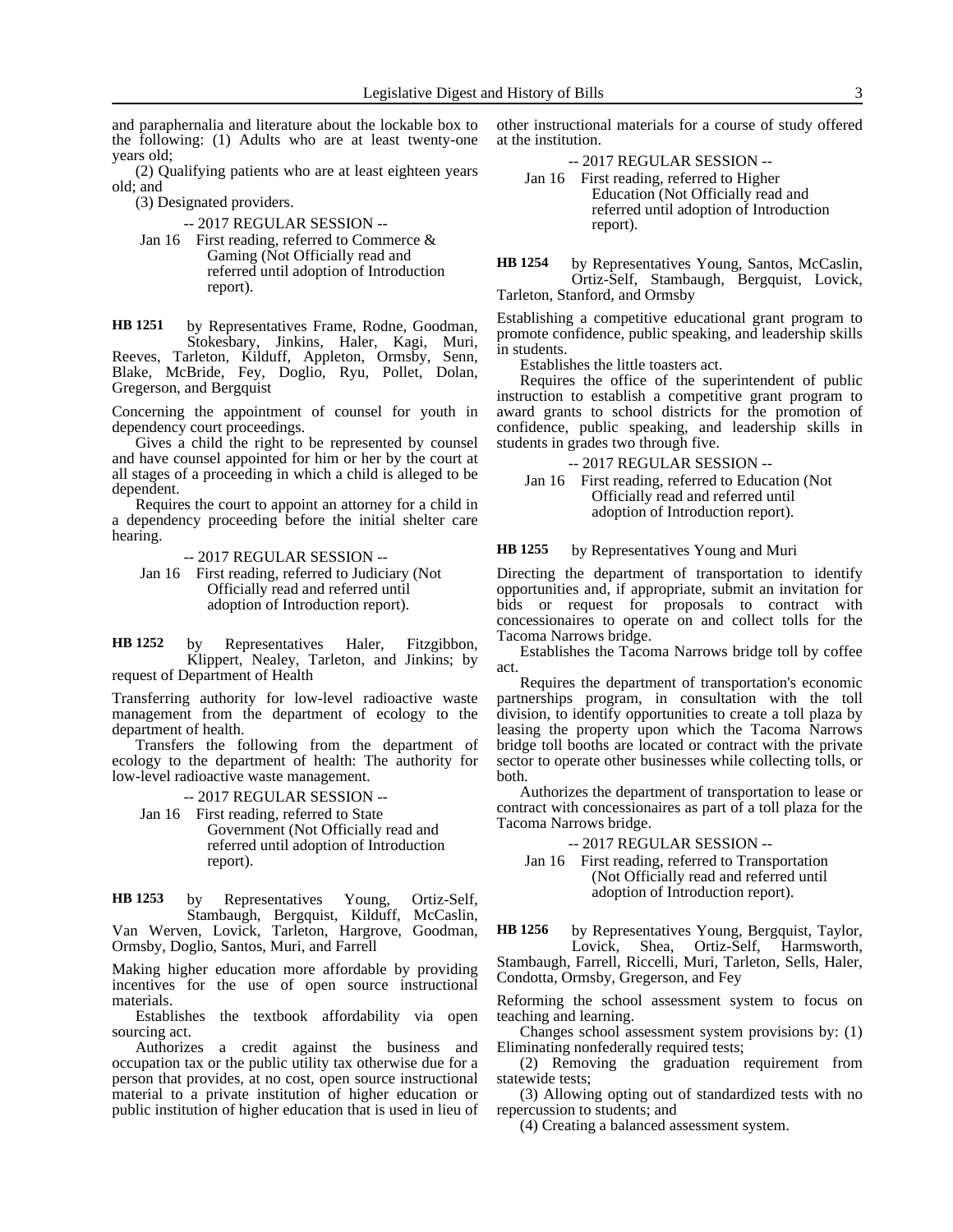-- 2017 REGULAR SESSION --

Jan 16 First reading, referred to Education (Not Officially read and referred until adoption of Introduction report).

by Representatives Kretz, Blake, Taylor, Fitzgibbon, and Buys **HB 1257**

Concerning the release of wild beavers.

Changes the relocation areas where beavers may be released to include between two areas west of the crest of the Cascade mountains.

-- 2017 REGULAR SESSION --

Jan 16 First reading, referred to Agriculture  $\&$ Natural Resources (Not Officially read and referred until adoption of Introduction report).

by Representatives McCabe, Orwall, Johnson, Cody, Dent, Kirby, Griffey, Van Werven, Caldier, Dye, Gregerson, Wylie, Jinkins, Haler, McBride, and Muri **HB 1258**

Concerning persons with a disability present at the scene of an accident.

Establishes the Travis alert act.

Requires the department of health, in collaboration with certain entities to: (1) Review existing local training programs and training programs being used in other states; and

(2) Design a statewide training program to familiarize first responders and 911 personnel with techniques, procedures, and protocols for best handling situations in which persons with disabilities are present at the scene of an emergency.

Requires the adjutant general, through the state enhanced 911 coordinator and in collaboration with certain entities to assess the resources, capabilities, techniques, protocols, and procedures available or required to include, as part of enhanced 911 emergency services, the ability to allow an immediate display on the screen indicating that a person with a disability may be present at the scene of an emergency and other necessary information.

-- 2017 REGULAR SESSION --

- Jan 16 First reading, referred to Judiciary (Not Officially read and referred until adoption of Introduction report).
- Jan 19 Scheduled for public hearing in the House Committee on Judiciary at 1:30 PM. (Subject to change)

by Representatives Klippert, Goodman, Rodne, and Hayes **HB 1259**

Concerning standards for detention of persons with mental disorders or chemical dependency.

Modifies detention standards for persons with mental disorders or chemical dependency.

-- 2017 REGULAR SESSION --

Jan 16 First reading, referred to Judiciary (Not Officially read and referred until adoption of Introduction report).

by Representatives Fitzgibbon, Frame, Macri, Tarleton, Pollet, Sawyer, Farrell, Kagi, Cody, Appleton, Ormsby, Senn, and McBride **HB 1260**

Providing for the vacation of misdemeanor marijuana offense convictions.

Allows a person convicted of a misdemeanor marijuana offense, who was at least twenty-one years old at the time of the offense, to apply to the sentencing court for a vacation of the applicant's record of conviction for the offense.

-- 2017 REGULAR SESSION --

- Jan 16 First reading, referred to Public Safety (Not Officially read and referred until adoption of Introduction report).
- by Representatives Jenkin, Sawyer, Ryu, Harris, Condotta, Kloba, Kagi, and McBride **HB 1261**

Concerning the sale of tobacco products in open, unsecured displays.

Addresses the sale of tobacco products in open, unsecured displays.

-- 2017 REGULAR SESSION --

Jan 16 First reading, referred to Commerce & Gaming (Not Officially read and referred until adoption of Introduction report).

by Representatives McBride, Dye, Peterson, McCabe, Riccelli, Gregerson, Fey, Dolan, Muri, and Lovick **HB 1262**

Concerning accessible parking spaces for people with disabilities.

Requires an accessible parking space reserved for a person with a physical disability and designated as "van accessible" to have a ninety-six inch or greater adjacent access aisle.

-- 2017 REGULAR SESSION --

- Jan 16 First reading, referred to Local Government (Not Officially read and referred until adoption of Introduction report).
- by Representatives McBride, Riccelli, Peterson, and Dolan **HB 1263**

Concerning powered automatic doors in buildings accessible to the public.

Requires at least one exterior door at accessible public entrances in certain state building code groups to be a fully powered automatic door actuated by a push button or motion sensor.

-- 2017 REGULAR SESSION --

Jan 16 First reading, referred to Local Government (Not Officially read and referred until adoption of Introduction report).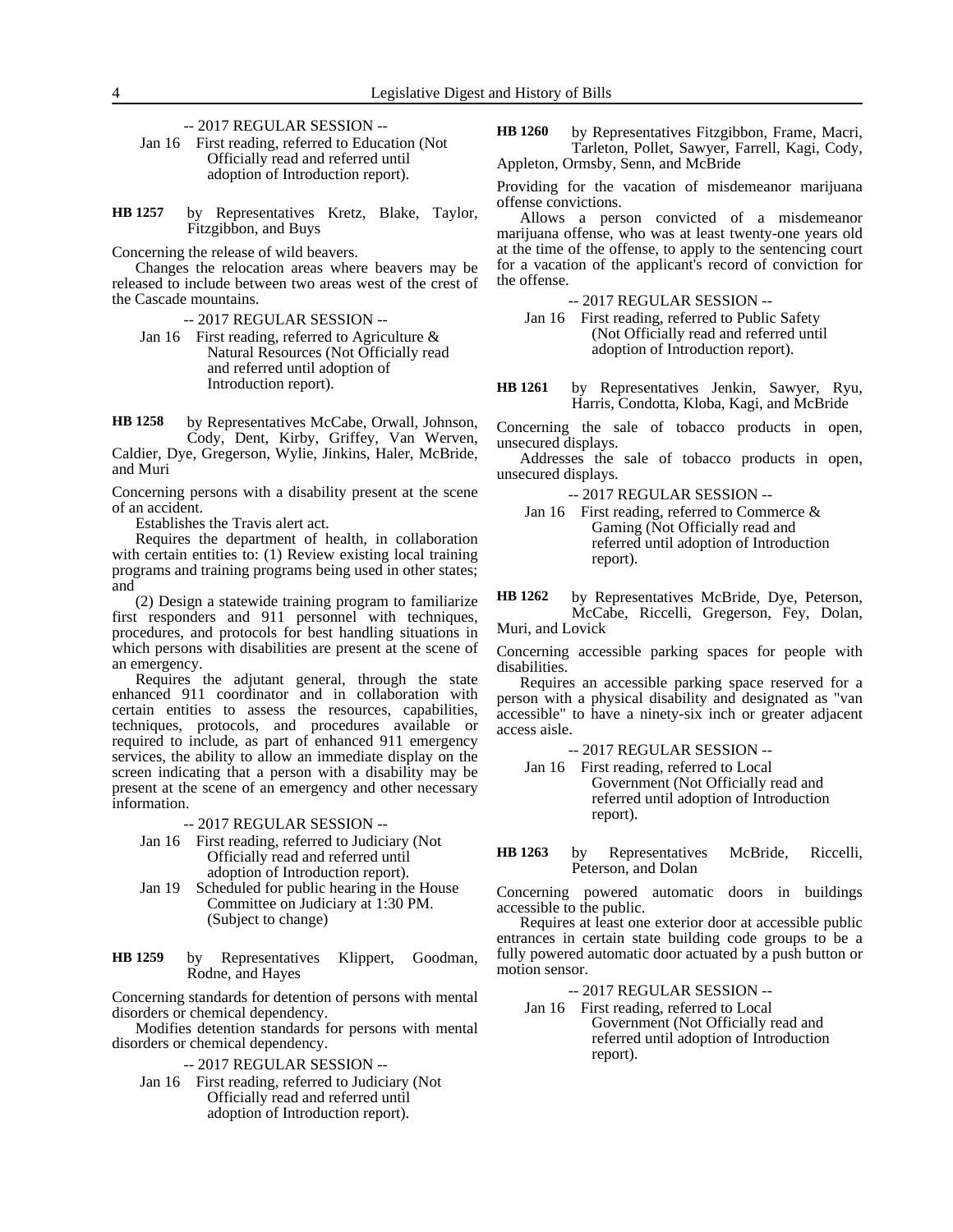by Representatives McBride, Harris, Blake, Appleton, Goodman, Kloba, Tarleton, Jinkins, Kilduff, Fey, Doglio, Ryu, Pollet, and Dolan **HB 1264**

Specifying medical assistance coverage for hearing devices for adults.

Addresses the requirements of the state health care authority with regard to medical assistance coverage for hearing devices for adults.

-- 2017 REGULAR SESSION --

Jan 16 First reading, referred to Health Care & Wellness (Not Officially read and referred until adoption of Introduction report).

by Representatives Stambaugh, Van Werven, Hayes, Caldier, Short, Dye, Harmsworth, Pike, Kagi, Jinkins, Goodman, Doglio, Pollet, Muri, Farrell, Lovick, and Buys **HB 1265**

Providing tax relief to females by exempting feminine hygiene products from retail sales and use tax.

Provides a sales and use tax exemption on feminine hygiene products.

-- 2017 REGULAR SESSION --

- Jan 16 First reading, referred to Finance (Not Officially read and referred until adoption of Introduction report).
- by Representatives Peterson, Young, and Fitzgibbon **HB 1266**

Concerning petroleum storage tank systems.

Changes the name of the state heating oil pollution liability protection act to the state pollution liability protection act and modifies certain provisions in the act.

-- 2017 REGULAR SESSION --

Jan 16 First reading, referred to Environment (Not Officially read and referred until adoption of Introduction report).

by Representatives DeBolt, Hudgins, Dolan, Fitzgibbon, and Haler; by request of Department of Ecology **HB 1267**

Creating the wastewater treatment plant operator certification account.

Creates the wastewater treatment plant operator certification account and requires money from the account to be used by the department of ecology to carry out the purposes of the wastewater treatment plant operator certification program.

-- 2017 REGULAR SESSION --

Jan 16 First reading, referred to Appropriations (Not Officially read and referred until adoption of Introduction report).

by Representatives Harmsworth, Shea, Griffey, Hargrove, Rodne, MacEwen, Orcutt, Muri, Haler, Irwin, Koster, and Buys **HB 1268**

Exempting the construction of certain pedestrian infrastructure from the requirements of the state environmental policy act.

Exempts the following from the requirements of the state environmental policy act: The construction or addition of pedestrian walks, paths, sidewalks, and sidewalk extentions to a road if the construction or addition does not result in additional lanes for automobiles.

-- 2017 REGULAR SESSION --

Jan 16 First reading, referred to Environment (Not Officially read and referred until adoption of Introduction report).

by Representatives Harmsworth, Orcutt, Rodne, Muri, Haler, Stanford, Young, and Lovick **HB 1269**

Concerning access to express toll lanes on Interstate 405 for certain persons undergoing medical treatment.

Requires the department of transportation to offer an exemption from toll payments to a person with a chronic medical condition that uses the express toll lanes on interstate 405 while traveling to and from numerous weekly medical appointments at certain hospitals in King or Snohomish counties.

-- 2017 REGULAR SESSION --

Jan 16 First reading, referred to Transportation (Not Officially read and referred until adoption of Introduction report).

by Representatives Harmsworth, Blake, Rodne, Muri, Stokesbary, MacEwen, Hayes, **HB 1270**

Haler, and Buys

Improving public safety by encouraging the voluntary purchase and voluntary use of firearm safety products.

Provides a sales and use tax exemption on firearm safety products.

Requires the department of revenue to provide a unique exemption code for taxpayers who file their tax return electronically to report the total amount of exempt firearm safety products sold.

-- 2017 REGULAR SESSION --

Jan 16 First reading, referred to Judiciary (Not Officially read and referred until adoption of Introduction report).

by Representatives Harmsworth, Muri, Bergquist, Stokesbary, MacEwen, Van Werven, Condotta, Doglio, and Buys **HB 1271**

Creating a more equitable penalty for failure to comply with discover pass requirements by setting the penalty at a level equal to the sales price for a discover pass.

Changes the penalty for failure to comply with discover pass requirements.

-- 2017 REGULAR SESSION --

Jan 16 First reading, referred to Environment (Not Officially read and referred until adoption of Introduction report).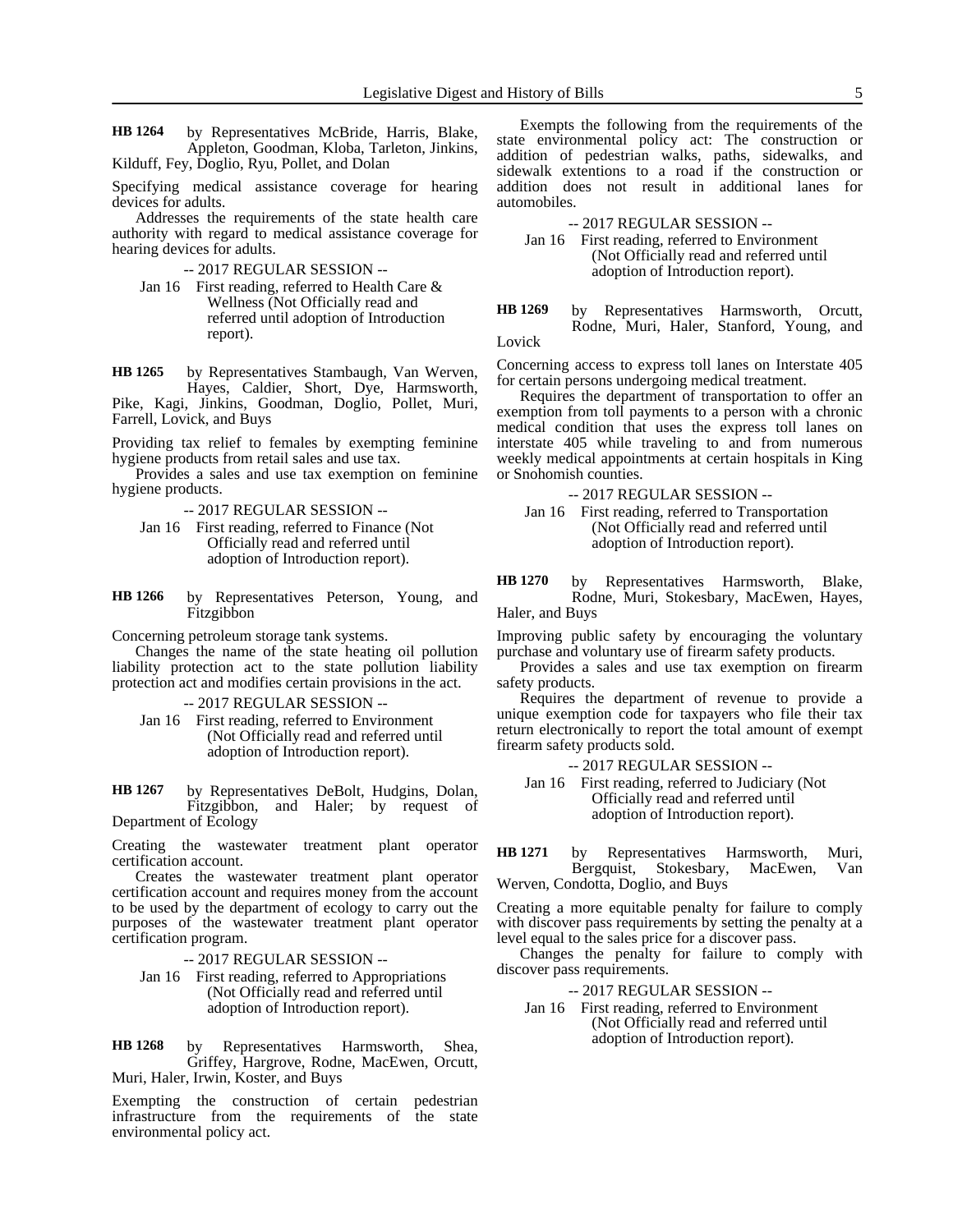by Representatives Harmsworth, Orcutt, Bergquist, Rodne, Muri, Stokesbary, MacEwen, Condotta, and Young **HB 1272**

Creating a motor vehicle registration hiatus for certain motor vehicles that are not operated on public roads.

Allows a registered owner to apply for a vehicle registration hiatus to the department of licensing, county auditor, or other appointed agent or subagent which relieves the registered owner of the legal obligation to obtain an original vehicle registration upon acquiring a motor vehicle or renew the registration before it expires.

- -- 2017 REGULAR SESSION --
- Jan 16 First reading, referred to Transportation (Not Officially read and referred until adoption of Introduction report).

by Representatives Ryu, Farrell, Fey, and Ortiz-Self; by request of Department of **HB 1273**

Licensing

Concerning the alignment of state statutes with federal standards for the issuance of nondomiciled commercial drivers' licenses and nondomiciled commercial learners' permits.

Revises the uniform commercial driver's license act.

Exempts the following from providing a social security number when applying for a commercial driver's license or a commercial learner's permit: An applicant for a nondomiciled commercial driver's license or commercial learner's permit who is domiciled in a foreign country and who has not been issued a social security number.

Authorizes the department of licensing to issue a nondomiciled commercial driver's license or commercial learner's permit to a person who is domiciled in: (1) A foreign country as provided in 49 C.F.R. Sec. 383.23(b) (1); or

(2) Another state as provided in 49 C.F.R. Sec. 383.23(b)(2).

-- 2017 REGULAR SESSION --

- Jan 16 First reading, referred to Transportation (Not Officially read and referred until adoption of Introduction report).
- Jan 19 Scheduled for public hearing in the House Committee on Transportation at 3:30 PM. (Subject to change)
- by Representatives Sawyer, Vick, Condotta, Kloba, and Ryu; by request of Gambling Commission **HB 1274**

Concerning the member requirement for bona fide charitable or nonprofit organizations.

Revises bona fide charitable or nonprofit organization provisions with regard to active members with the right to an equal vote in the election of officers or board members.

## -- 2017 REGULAR SESSION --

Jan 16 First reading, referred to Commerce & Gaming (Not Officially read and referred until adoption of Introduction report).

by Representatives Blake, Wilcox, Chapman, MacEwen, J. Walsh, Orcutt, Buys, Pettigrew, Fitzgibbon, Haler, Condotta, and Muri **HB 1275**

Including fish passage barrier removal projects that comply with the forest practices rules in the streamlined permit process provided in RCW 77.55.181.

Requires a forest practices hydraulic project to be approved by the department of natural resources.

Prohibits a person who is aggrieved by the approval, denial, conditioning, or modification of a forest practices hydraulic project from appealing the decision.

Addresses fish passage barrier removal projects that comply with forest practices rules.

### -- 2017 REGULAR SESSION --

Jan 16 First reading, referred to Agriculture & Natural Resources (Not Officially read and referred until adoption of Introduction report).

#### by Representatives Rodne and Haler **HB 1276**

Creating a pilot project to test a three-part aim solution that improves health and health care in a manner that lowers overall health care costs in a normally distributed population.

Requires the state health care authority to: (1) Conduct a pilot project for enrollees in the uniform medical plan to test a three-part aim solution that improves health and health care in a manner that lowers overall health care costs in a normally distributed population;

(2) Conduct a matched cohort study to determine the cost containment capabilities of the three-part aim solution; and

(3) Contract, directly or through an insuring or plan administration entity, with a vendor that offers a three-part aim solution.

-- 2017 REGULAR SESSION --

Jan 16 First reading, referred to Health Care & Wellness (Not Officially read and referred until adoption of Introduction report).

by Representatives Shea, Goodman, Griffey, Tarleton, Muri, and Young **HB 1277**

Providing immunity from liability for professional or trade associations providing emergency response volunteers.

Prohibits an act or omission, by a covered volunteer emergency worker while engaged in a covered activity, from imposing any liability for civil damages resulting from the act or omission upon a professional or trade association.

-- 2017 REGULAR SESSION --

# Jan 16 First reading, referred to Judiciary (Not Officially read and referred until adoption of Introduction report).

by Representatives Macri, DeBolt, Cody, Rodne, Wylie, Jinkins, Harris, Short, and Farrell **HB 1278**

Enacting the physical therapy licensure compact.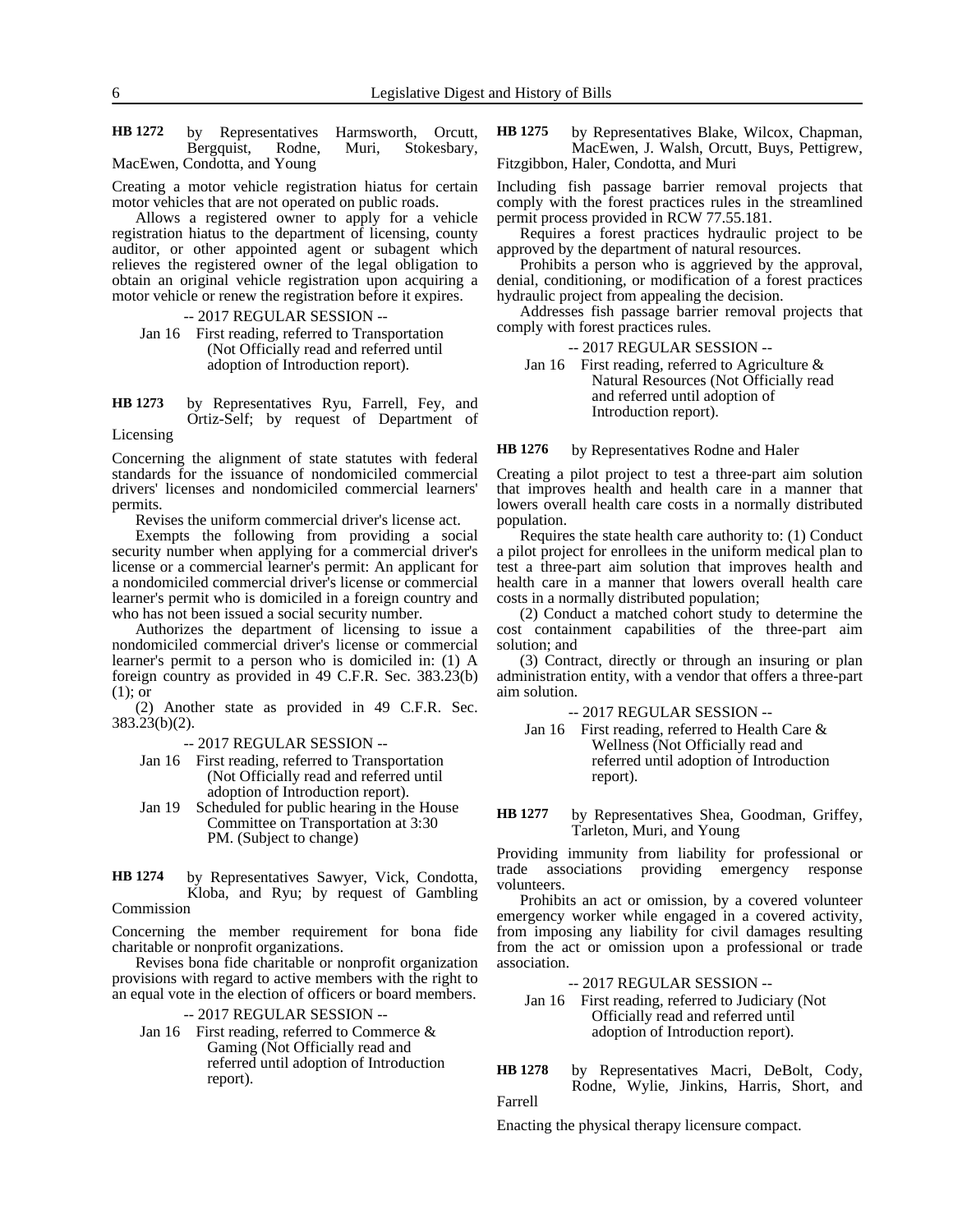Enacts the physical therapy licensure compact to facilitate interstate practice of physical therapy with the goal of improving public access to physical therapy services.

-- 2017 REGULAR SESSION --

Jan 16 First reading, referred to Health Care & Wellness (Not Officially read and referred until adoption of Introduction report).

by Representative Pettigrew **HB 1279**

Concerning school safety drills.

Requires a school to: (1) Conduct drills for earthquake safety that include drop, cover, and hold; and

(2) Complete a pedestrian evacuation drill annually if the school is in a mapped tsunami hazard zone.

-- 2017 REGULAR SESSION --

Jan 16 First reading, referred to Education (Not Officially read and referred until adoption of Introduction report).

by Representatives Kagi and Fey **HB 1280**

Including referred and diverted youth in establishing community juvenile accountability program guidelines.

Requires the guidelines established by the juvenile rehabilitation administration for certain programs to target referred and diverted youth.

-- 2017 REGULAR SESSION --

Jan 16 First reading, referred to Early Learning & Human Services (Not Officially read and referred until adoption of Introduction report).

by Representatives Fitzgibbon and Stokesbary **HB 1281**

Modifying the appointment process for trustees of rural county library districts in counties with one million or more residents.

Addresses the composition of the board of trustees of a rural county library district in a county with an adopted home rule charter and at least one million residents.

-- 2017 REGULAR SESSION --

Jan 16 First reading, referred to Local Government (Not Officially read and referred until adoption of Introduction report).

by Representatives Tarleton, Manweller, **HB 1282**

Ortiz-Self, Young, Gregerson, Haler, Hayes, Van Werven, McBride, Fey, Santos, Muri, Bergquist, and Frame

Concerning career and technical education funding.

Ties the career and technical funding for materials, supplies, and operating costs to the general education funding for materials, supplies, and operating costs by setting a rate for career and technical education that is equal to a specified multiplier of the general education funding.

-- 2017 REGULAR SESSION --

Jan 16 First reading, referred to Appropriations (Not Officially read and referred until adoption of Introduction report).

by Representatives Chapman, Orcutt, Nealey, and Lytton **HB 1283**

Eliminating the collection of anticipated taxes and assessments.

Eliminates the collection of anticipated taxes and assessments.

-- 2017 REGULAR SESSION --

Jan 16 First reading, referred to Finance (Not Officially read and referred until adoption of Introduction report).

by Representatives Lovick, Hayes, Orwall, Goodman, Springer, Sells, Blake, Ryu, Santos, Farrell, Reeves, Koster, Muri, Griffey, Tarleton, **HB 1284**

Appleton, Gregerson, and Fey Requiring creation of a statewide school emergency panic

button program. Requires the office of the superintendent of public instruction to develop a statewide panic button program that will be available to all school districts.

-- 2017 REGULAR SESSION --

Jan 16 First reading, referred to Education (Not Officially read and referred until adoption of Introduction report).

by Representatives Graves, Jinkins, Goodman, Rodne, Shea, Muri, Haler, Kilduff, Klippert, **HB 1285**

Orwall, and Kirby; by request of Board For Judicial Administration

Modifying oath requirements for interpreters in legal proceedings.

Requires qualified interpreters in judicial or administrative proceedings to take an oath upon receiving his or her initial qualification from the office of the deaf and hard of hearing.

- -- 2017 REGULAR SESSION --
- Jan 16 First reading, referred to Judiciary (Not Officially read and referred until adoption of Introduction report).
- Jan 19 Scheduled for public hearing in the House Committee on Judiciary at 1:30 PM. (Subject to change)
- by Representatives Fey, Johnson, Clibborn, Young, Griffey, Stanford, Jinkins, and Dent **HB 1286**

Modifying certain vehicle service fees.

Increases service fees for: (1) Changes in a certificate of title;

(2) Verification of record and preparation of an affidavit of lost title;

(3) A registration renewal; and

(4) Issuing a transit permit.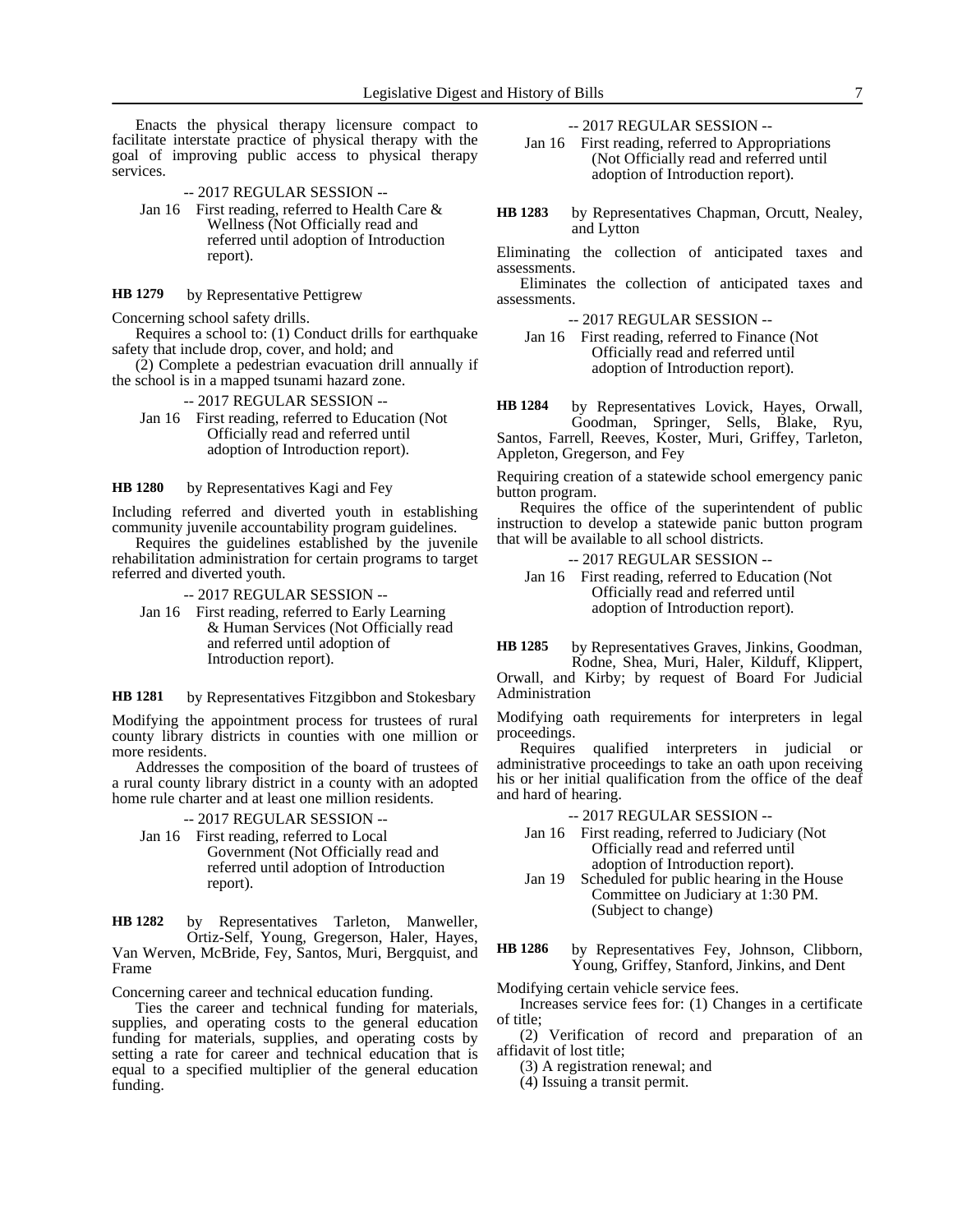-- 2017 REGULAR SESSION --

Jan 16 First reading, referred to Transportation (Not Officially read and referred until adoption of Introduction report).

by Representatives Chandler and Manweller **HB 1287**

Addressing collective bargaining.

Requires certain collective bargaining sessions involving contract negotiations to be open to the public.

-- 2017 REGULAR SESSION --

- Jan 16 First reading, referred to Labor & Workplace Standards (Not Officially read and referred until adoption of Introduction report).
- by Representatives Chandler, Manweller, MacEwen, and Stokesbary **HB 1288**

Additional contribution rates for contributions made after the date the service is rendered for individual employers of the Washington state retirement systems.

Revises certain state retirement system provisions with regard to additional contribution rates for contributions made after the date the service is rendered for individual employers of the state retirement systems.

-- 2017 REGULAR SESSION --

Jan 16 First reading, referred to Appropriations (Not Officially read and referred until adoption of Introduction report).

by Representatives Riccelli, DeBolt, Tharinger, Doglio, Pike, McBride, Sells, Van Werven, Ryu, Macri, MacEwen, Stonier, and Ormsby **HB 1289**

Concerning plaques for certain state-funded capital budget projects.

Directs the state arts commission to provide a plaque that must be affixed to buildings or displayed as part of a project receiving a capital budget appropriation of more than ninety-nine thousand dollars.

Directs the department of commerce to require the inclusion of a plaque for capital budget projects that receive more than ninety-nine thousand dollars.

Directs the state historical society to require the inclusion of a plaque for projects that receive more than ninety-nine thousand dollars.

-- 2017 REGULAR SESSION --

Jan 16 First reading, referred to Capital Budget (Not Officially read and referred until adoption of Introduction report).

by Representatives Kilduff, Rodne, Haler, Hayes, Lytton, Gregerson, Ormsby, Senn, and **HB 1290**

Bergquist

Removing references to faith-based exemptions regarding criminal mistreatment of children and vulnerable adults.

Removes the references to faith-based exemptions with regard to the criminal mistreatment of children and vulnerable adults.

-- 2017 REGULAR SESSION --

Jan 16 First reading, referred to Judiciary (Not Officially read and referred until adoption of Introduction report).

by Representatives Santos, Jinkins, Fey, Robinson, Fitzgibbon, Stanford, Ormsby, and **HB 1291**

Riccelli

Concerning health care for Pacific Islanders residing in Washington under a compact of free association.

Increases access to health care services for the citizens of the Republic of Palau, the Republic of the Marshall Islands, and the Federated States of Micronesia residing in this state by providing premium and cost-sharing assistance for health coverage purchased through the state health benefit exchange.

- -- 2017 REGULAR SESSION --
- Jan 16 First reading, referred to Health Care & Wellness (Not Officially read and referred until adoption of Introduction report).
- by Representatives Stokesbary, Goodman, Hayes, Kilduff, Rodne, and Irwin **HB 1292**

Modifying theft of rental, leased, lease-purchased, or loaned property provisions.

Includes in the crime of theft of rental, leased, leasepurchased, or loaned property, when a person who has control of personal property under a written rental agreement intentionally holds the property beyond the expiration of the rental period without the effective consent of the owner of the property, depriving the owner of the property of its use in further rentals.

- -- 2017 REGULAR SESSION --
- Jan 16 First reading, referred to Judiciary (Not Officially read and referred until adoption of Introduction report).

by Representatives Ortiz-Self, Caldier, Stonier, Doglio, Orwall, Senn, Tarleton, McBride, Gregerson, Kagi, Jinkins, Santos, Pollet, Bergquist, Kilduff, Young, and Frame **HB 1293**

Concerning witnessing a student's college bound scholarship pledge when efforts to obtain a parent's or guardian's signature are unsuccessful.

Addresses unsuccessful efforts to obtain a parent's or guardian's signature with regard to the witnessing of a student's college bound scholarship pledge.

-- 2017 REGULAR SESSION --

Jan 16 First reading, referred to Higher Education (Not Officially read and referred until adoption of Introduction report).

by Representatives Ortiz-Self, Kilduff, Lovick, Stonier, Orwall, Senn, McBride, Tarleton, Gregerson, Doglio, Santos, Bergquist, Farrell, and Frame **HB 1294**

Requiring development of a model ethnic studies curriculum.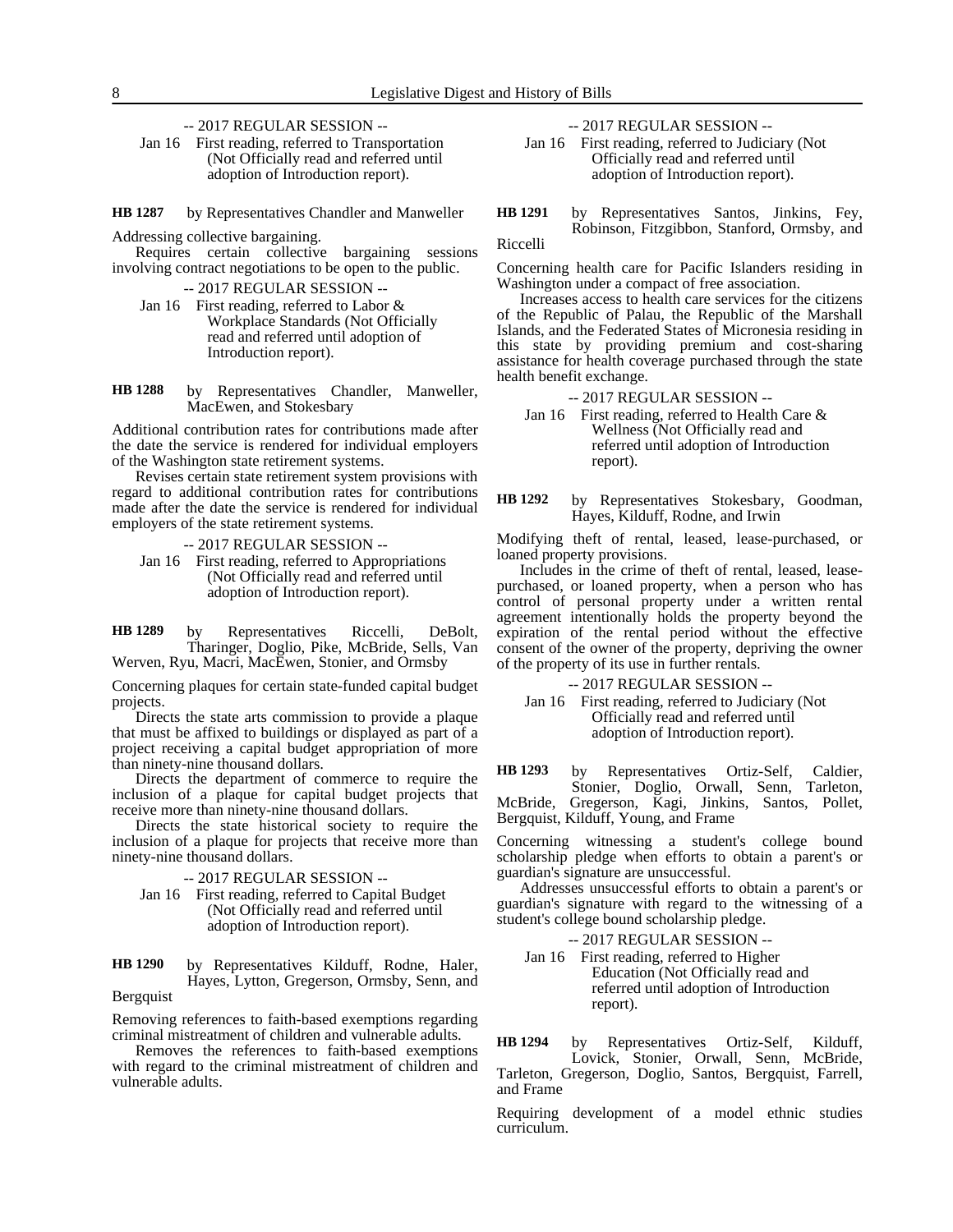Requires the superintendent of public instruction to: (1) Develop a model ethnic studies curriculum for use in grades seven through twelve; and

(2) Establish an ethnic studies advisory committee to advise, assist, and make recommendations regarding the development of the model ethnic studies curriculum.

-- 2017 REGULAR SESSION --

Jan 16 First reading, referred to Education (Not Officially read and referred until adoption of Introduction report).

by Representatives Ortiz-Self, Stonier, Orwall, McBride, Gregerson, Doglio, Santos, and Bergquist **HB 1295**

Improving language access for public school students and families.

Requires the office of the superintendent of public instruction to: (1) Convene a language access advisory committee to develop tools and recommendations to improve language access for public school students and families with limited English proficiency; and

(2) Select two educational service districts, one from each side of the Cascade mountains, that volunteer to act as language access lighthouse collaboratives.

Requires educational service districts to maintain the capacity to offer language access trainings.

Requires the state health care authority to collaborate with the office of the superintendent of public instruction and interested schools, school districts, and educational service districts to implement procedures to claim federal reimbursement for the costs of medicaid administrative activities, including interpreter-related services, performed in the school setting.

-- 2017 REGULAR SESSION --

Jan 16 First reading, referred to Education (Not Officially read and referred until adoption of Introduction report).

by Representatives Nealey, Springer, Harris, Vick, MacEwen, Stokesbary, Orcutt, Steele, Haler, and Condotta **HB 1296**

Consolidating and simplifying the annual report and annual survey used for economic development tax incentives.

Addresses the consolidation and simplification of the annual report and annual survey used for economic development tax incentives.

-- 2017 REGULAR SESSION --

- Jan 16 First reading, referred to Finance (Not Officially read and referred until adoption of Introduction report).
- Jan 17 Scheduled for public hearing in the House Committee on Finance at 3:30 PM. (Subject to change)

by Representatives Tarleton, Vick, Barkis, Sawyer, Ryu, and Pettigrew **HB 1297**

Concerning distillery promotional items and spirit sample sales.

Authorizes a licensed distillery to provide samples with nonalcoholic mixers, mixers with alcohol of the distiller's own production, water, and/or ice of spirits of its own production, for a charge, to persons on the premises of the distillery.

-- 2017 REGULAR SESSION --

Jan 16 First reading, referred to Commerce & Gaming (Not Officially read and referred until adoption of Introduction report).

by Representatives Ortiz-Self, Manweller, Haler, Sells, Kilduff, Frame, Gregerson, Kagi, Tarleton, Jinkins, Stanford, Appleton, Ormsby, Senn, McBride, Santos, Lovick, Bergquist, Farrell, and Young **HB 1298**

Prohibiting employers from asking about arrests or convictions before an applicant is determined otherwise qualified for a position.

Establishes the Washington fair chance act.

Prohibits an employer from including any question on an application for employment, from inquiring either orally or in writing, from receiving information through a criminal history background check, or from otherwise obtaining information about an applicant's criminal record until after the employer initially determines that the applicant is otherwise qualified for the position.

Requires the state attorney general's office to enforce this act.

-- 2017 REGULAR SESSION --

Jan 16 First reading, referred to Labor & Workplace Standards (Not Officially read and referred until adoption of Introduction report).

by Representatives Blake, Manweller, Pettigrew, Dent, Robinson, Chapman, Buys, Kretz, Haler, and Irwin **HB 1299**

Including cattle feedlots implementing best management practices within the statutory exemption for odor or fugitive dust caused by agricultural activity.

Revises the Washington clean air act to exempt cattle feedlots implementing best management practices from requirements for odor or fugitive dust caused by agricultural activity.

-- 2017 REGULAR SESSION --

Jan 16 First reading, referred to Environment (Not Officially read and referred until adoption of Introduction report).

by Representatives Riccelli, Gregerson, Peterson, Tharinger, Macri, Ryu, Fitzgibbon, Jinkins, Goodman, Stanford, Ormsby, Santos, Bergquist, and Farrell **HB 1300**

Simplifying and enforcing employee status under employment laws to ensure fairness to employers and employees and address the underground economy.

Establishes the employee fair classification act to simplify and enforce employee status under employment laws to ensure fairness to employers and employees and address the underground economy.

-- 2017 REGULAR SESSION --

Jan 16 First reading, referred to Labor & Workplace Standards (Not Officially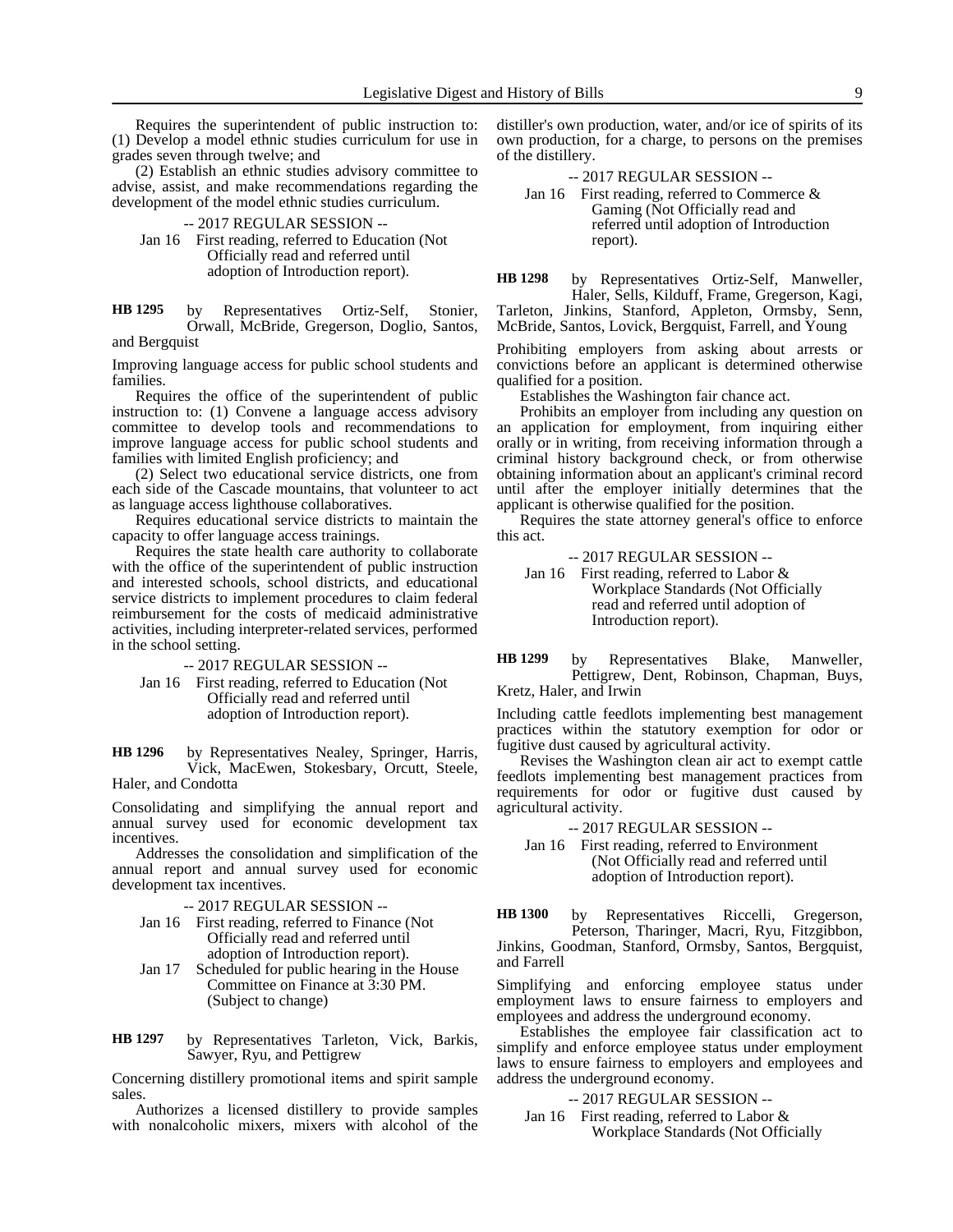read and referred until adoption of Introduction report).

by Representatives Ryu, McBride, Macri, Peterson, Gregerson, Goodman, Stonier, Senn, Frame, Tarleton, Jinkins, Stanford, Ormsby, Santos, Pollet, and Farrell **HB 1301**

Concerning the employee antiretaliation act.

Addresses retaliation and discrimination against employees and providing protection for employees.

-- 2017 REGULAR SESSION --

- Jan 16 First reading, referred to Labor & Workplace Standards (Not Officially read and referred until adoption of Introduction report).
- by Representatives Frame, Gregerson, Peterson, Macri, Ryu, Jinkins, Goodman, Stanford, Ormsby, Santos, and Farrell **HB 1302**

Providing damages for wage violations.

Increases the penalty for certain wage violations.

-- 2017 REGULAR SESSION --

- Jan 16 First reading, referred to Labor & Workplace Standards (Not Officially read and referred until adoption of Introduction report).
- by Representatives Stambaugh, Bergquist, Stokesbary, Stonier, Muri, Young, and Senn **HB 1303**

Concerning educational interpreters.

Revises professional educator standards board provisions regarding evaluation and assessments for educational interpreters for which the board has not established a performance standard; and educational interpreters who have not successfully achieved the performance standard.

-- 2017 REGULAR SESSION --

- Jan 16 First reading, referred to Education (Not Officially read and referred until adoption of Introduction report).
- by Representatives Kilduff, Muri, Gregerson, Kagi, Jinkins, Santos, Young, and Stambaugh **HB 1304**

Concerning individuals receiving both employment and community access services.

Requires clients of the department of social and health services who are at least twenty-one years old to have access to both employment services and community access services that are person-centered and appropriate for the needs of the individual client.

Requires the department of social and health services to work with counties and stakeholders to strengthen and expand employment services and other community access services.

-- 2017 REGULAR SESSION --

Jan 16 First reading, referred to Early Learning & Human Services (Not Officially read and referred until adoption of Introduction report).

by Representatives Barkis, Kirby, Klippert, Stambaugh, and Haler **HB 1305**

Concerning unlawful entry on certain properties.

Authorizes a peace officer to remove a person from the premises and order the person to remain off the premises, when the person is unlawfully entering the premises.

Authorizes an owner of premises to initiate an investigation and request the removal of an unauthorized person from the premises by providing a certain declaration to law enforcement.

-- 2017 REGULAR SESSION --

Jan 16 First reading, referred to Judiciary (Not Officially read and referred until adoption of Introduction report).

# **Senate Bills**

by Senate Committee on Financial Institutions & Insurance (originally sponsored by Senators Angel and Mullet; by request of Department of Financial Institutions) **SB 5031-S**

Addressing licensing and enforcement provisions applicable to money transmitters and currency exchanges under the uniform money services act.

# (DIGEST OF PROPOSED 1ST SUBSTITUTE)

Revises the uniform money services act with regard to licensing and enforcement provisions applicable to money transmitters and currency exchanges.

-- 2017 REGULAR SESSION --

Jan 12 FI - Majority; 1st substitute bill be substituted, do pass. Public hearing and executive action taken in the Senate Committee on Financial Institutions & Insurance at 8:00 AM.

by Senators Baumgartner, O'Ban, and Conway **SB 5159**

Addressing community safety at eastern and western state hospitals.

Requires western state hospital and eastern state hospital to enter into a contract with the city where the respective hospital is located to compensate the city for providing public safety services, including 911 response service and police calls.

Requires western state hospital to enter into a contract with the city in which it is located for the provision of community policing services at the hospital and in the surrounding areas.

-- 2017 REGULAR SESSION --

Jan 16 First reading, referred to Human Services, Mental Health & Housing.

by Senators Rivers, Cleveland, Keiser, O'Ban, and Carlyle **SB 5160**

Concerning prescription drug insurance continuity of care. Prohibits an issuer from denying continued coverage or increasing the copayment or coinsurance amount for a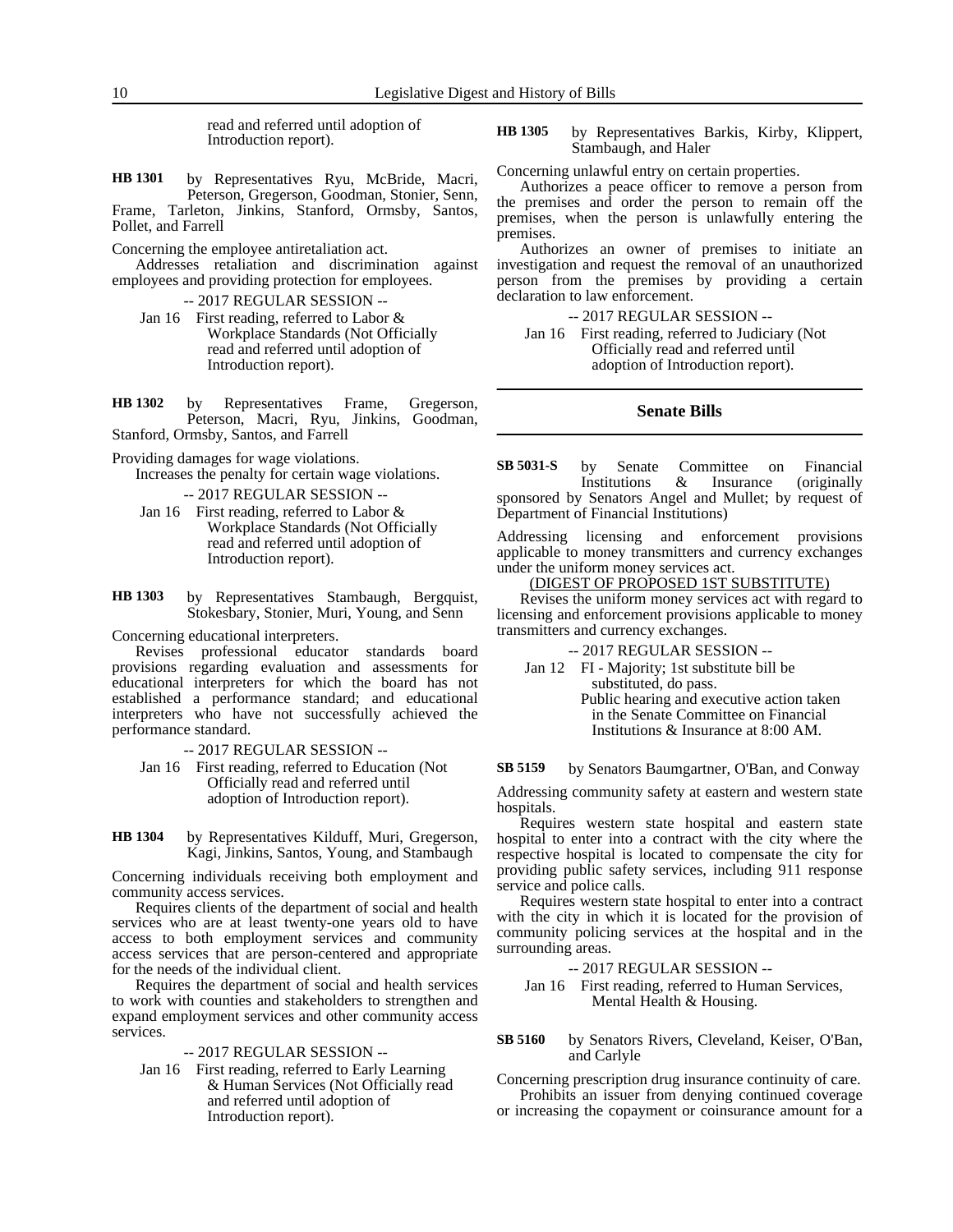prescription drug to a medically stable enrollee under certain circumstances.

-- 2017 REGULAR SESSION --

Jan 16 First reading, referred to Health Care.

#### by Senators Keiser, Wilson, and Takko **SB 5161**

Modifying theater license provisions.

Removes certain requirements of a theater's premises in order to be issued a theater license to sell spirits, beer, and wine at retail.

- -- 2017 REGULAR SESSION --
- Jan 16 First reading, referred to Commerce, Labor & Sports.

by Senators McCoy, Sheldon, Rolfes, Takko, and Chase; by request of Department of Ecology **SB 5162**

Creating the wastewater treatment plant operator certification account.

Creates the wastewater treatment plant operator certification account and requires money from the account to be used by the department of ecology to carry out the purposes of the wastewater treatment plant operator certification program.

-- 2017 REGULAR SESSION --

Jan 16 First reading, referred to Ways & Means.

by Senators Keiser, Frockt, Conway, Liias, Darneille, and Wellman **SB 5163**

Addressing unknown changes to the federal affordable care act and the four-year balanced budget requirement.

Provides an exemption from the four-year outlook requirements for the medicaid budget until the time that detailed budgetary and programmatic impacts are made in federal law.

-- 2017 REGULAR SESSION --

Jan 16 First reading, referred to Ways & Means.

by Senators Keiser, Fain, Rivers, and Rolfes **SB 5164**

Authorizing grocery store license endorsements allowing beer and wine tastings at certain grocery stores that specialize in the sale of meat, poultry, seafood, or cheese.

Authorizes the state liquor and cannabis board to issue an endorsement to a grocery store licensee which allows beer and wine tasting, with a retail area encompassing less than ten thousand square feet, if the licensee derives at least fifty percent of its revenue from the sale of any combination of fresh meat, fresh poultry, seafood, or cheese.

-- 2017 REGULAR SESSION -- Jan 16 First reading, referred to Commerce, Labor & Sports.

#### by Senator Ericksen **SB 5165**

Concerning snack bar licenses.

Authorizes a snack bar licensee to sell, at retail, wine by the glass.

Requires the wine and beer to be consumed in a designated seating area.

# -- 2017 REGULAR SESSION --

Jan 16 First reading, referred to Commerce, Labor & Sports.

#### by Senators Ericksen and Angel **SB 5166**

Concerning a sales tax exemption provided to state and local governments, public school districts, and public charter schools on construction when the funds were obtained from indebtedness.

Provides a sales and use tax exemption on the purchase of or use of items used for construction projects administered by state or local governments, public school districts, or public charter schools, when the purchase is made with money acquired by these entities from indebtedness.

## -- 2017 REGULAR SESSION --

Jan 16 First reading, referred to Ways & Means.

#### by Senator Ericksen **SB 5167**

Prohibiting the use of mandatory project labor agreements by regional transit authorities.

Prohibits a regional transit authority from using mandatory project labor agreements when seeking a public works bid solicitation, awarding a public works contract, or obligating funds to a public works contract.

-- 2017 REGULAR SESSION --

Jan 16 First reading, referred to Transportation.

#### by Senator Ericksen **SB 5168**

Prohibiting the use of mandatory project labor agreements.

Prohibits a state agency or municipality from using mandatory project labor agreements when seeking a public works bid solicitation, awarding a public works contract, or obligating funds to a public works contract.

Prohibits a local government, a port district, or a regional transit authority from mandatory project labor agreements in all public works competitive bid processes and as a condition of any grant, tax abatement, or tax credit.

### -- 2017 REGULAR SESSION --

Jan 16 First reading, referred to State Government.

#### by Senator Ericksen **SB 5169**

Classifying fantasy sports contests as contests of skill.

Considers fantasy sports contests as games of skill and exempts them from any classification as gambling.

- -- 2017 REGULAR SESSION --
- Jan 16 First reading, referred to Commerce, Labor & Sports.
- Jan 18 Scheduled for public hearing in the Senate Committee on Commerce and Labor & Sports at 1:30 PM. (Subject to change)

#### by Senator Ericksen **SB 5170**

Concerning independent remedial actions under the model toxics control act.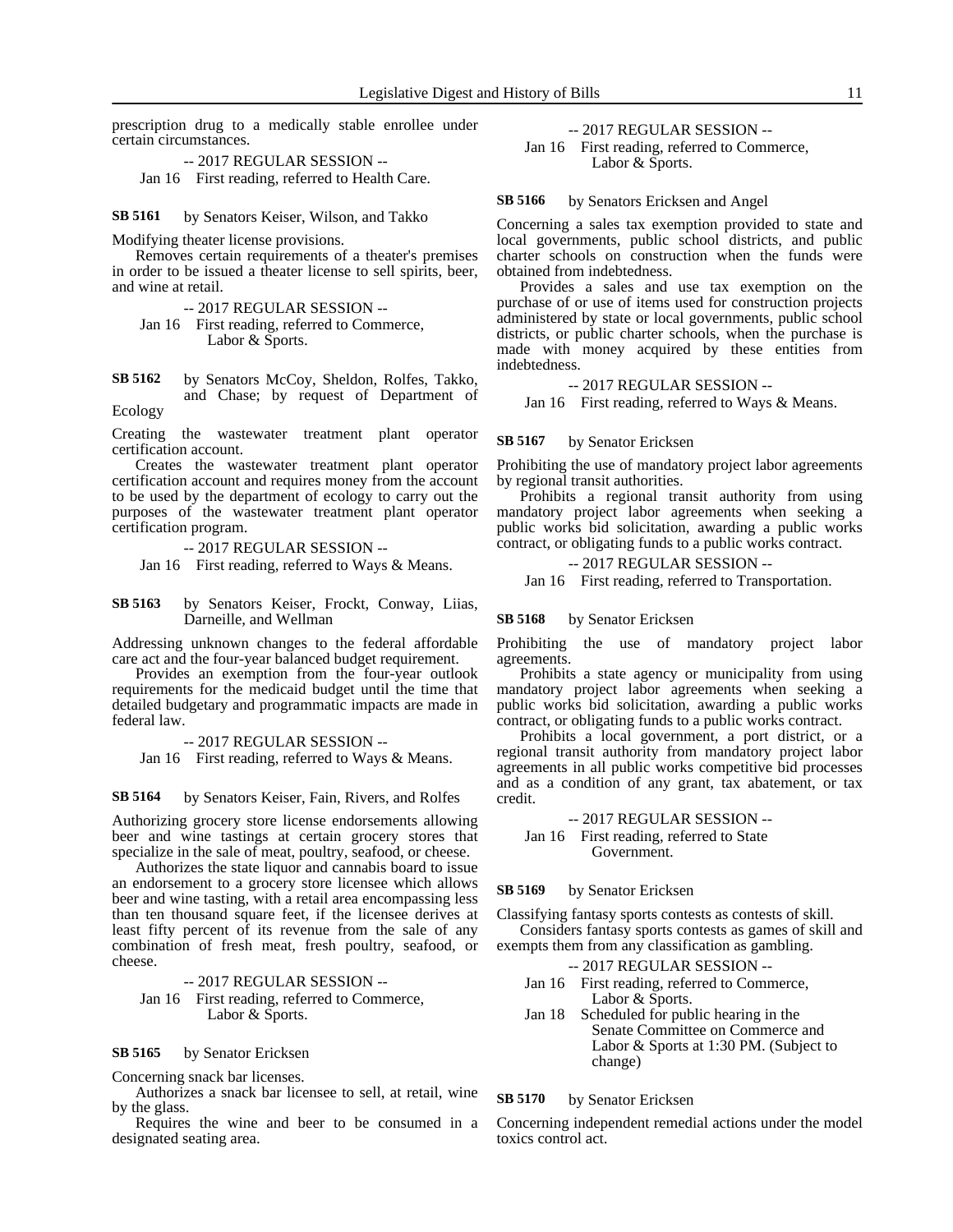Revises the model toxics control act to address independent remedial actions.

-- 2017 REGULAR SESSION -- Jan 16 First reading, referred to Energy, Environment & Telecommunications.

#### by Senator Ericksen **SB 5171**

Concerning certain uses of state-owned aquatic lands.

Prohibits the department of natural resources from designating, establishing, or enlarging any aquatic reserve unless authorized by the legislature in a bill enacted pursuant to the state Constitution.

Decreases the charge for the term of an easement.

-- 2017 REGULAR SESSION --

Jan 16 First reading, referred to Natural Resources & Parks.

by Senator Ericksen **SB 5172**

Concerning department of ecology's reporting requirements on greenhouse gas emissions.

Repeals the reporting requirements and consultation with climate impacts group at the University of Washington by the department of ecology.

-- 2017 REGULAR SESSION --

Jan 16 First reading, referred to Energy, Environment & Telecommunications.

by Senators Chase, Miloscia, Hunt, and Hobbs; by request of Department of Enterprise **SB 5173**

Services

Concerning loss prevention reviews by state agencies.

Requires state agencies, in consultation with the department of enterprise services and upon delegation, to appoint a loss prevention review team when the death of a person, serious injury to a person, or other substantial loss is alleged or suspected to be caused at least in part by the actions of the state agency.

-- 2017 REGULAR SESSION -- Jan 16 First reading, referred to State Government.

by Senators Angel, Baumgartner, Honeyford, and Padden **SB 5174**

Amending the consumer protection act to prohibit labor organizations from engaging in unfair or deceptive acts or practices.

Allows the attorney general or an injured person to bring a civil action, under the consumer protection act, against a labor organization for engaging in an unfair or deceptive act or practice.

-- 2017 REGULAR SESSION --

Jan 16 First reading, referred to Commerce, Labor & Sports.

by Senators Padden, Pedersen, and Warnick **SB 5175**

Modifying the process for prevailing parties to recover judgments in small claims court.

Revises small claims court provisions with regard to the process for prevailing parties to recover judgments in the court.

-- 2017 REGULAR SESSION --

Jan 16 First reading, referred to Law & Justice.

by Senators Hasegawa, Chase, and Keiser **SB 5176**

Creating the Washington state preservation of liberty act condemning the unlawful detention of United States citizens and lawful resident aliens under the national defense authorization act.

Establishes the Washington state preservation of liberty act which condemns the unlawful detention of United States citizens and lawful resident aliens under the national defense authorization act.

## -- 2017 REGULAR SESSION --

Jan 16 First reading, referred to Law & Justice.

by Senators Bailey, Keiser, Palumbo, and Conway **SB 5177**

Requiring long-term care workers to be trained to recognize hearing loss.

Requires entry-level training for long-term care workers to include the identification of hearing loss in a client and how to seek assistance if hearing loss is suspected.

-- 2017 REGULAR SESSION --

Jan 16 First reading, referred to Health Care.

by Senators Bailey, Keiser, and Conway **SB 5178**

Requiring the department of health to develop a hearing loss education program for health care professionals.

Requires the department of health, in consultation with certain disciplining authorities, to establish an ongoing hearing loss educational program as an integral part of its health professions regulation.

Prohibits funds from the health professions account from being used to fund the requirement above unless the disciplining authority authorizes expenditures from its proportions of the account.

-- 2017 REGULAR SESSION --

Jan 16 First reading, referred to Health Care.

#### by Senators Bailey, Keiser, Palumbo, Hasegawa, and Conway **SB 5179**

Requiring coverage for hearing instruments under public employee and medicaid programs.

Requires a health plan offered to employees and their dependents under chapter 41.05 RCW (state health care authority), issued or renewed on or after January 1, 2018, to include coverage for hearing instruments when medically necessary.

Requires medical assistance coverage offered under chapter 74.09 RCW (medical care), issued or renewed on or after January 1, 2018, to include coverage for hearing instruments when medically necessary.

### -- 2017 REGULAR SESSION --

Jan 16 First reading, referred to Health Care.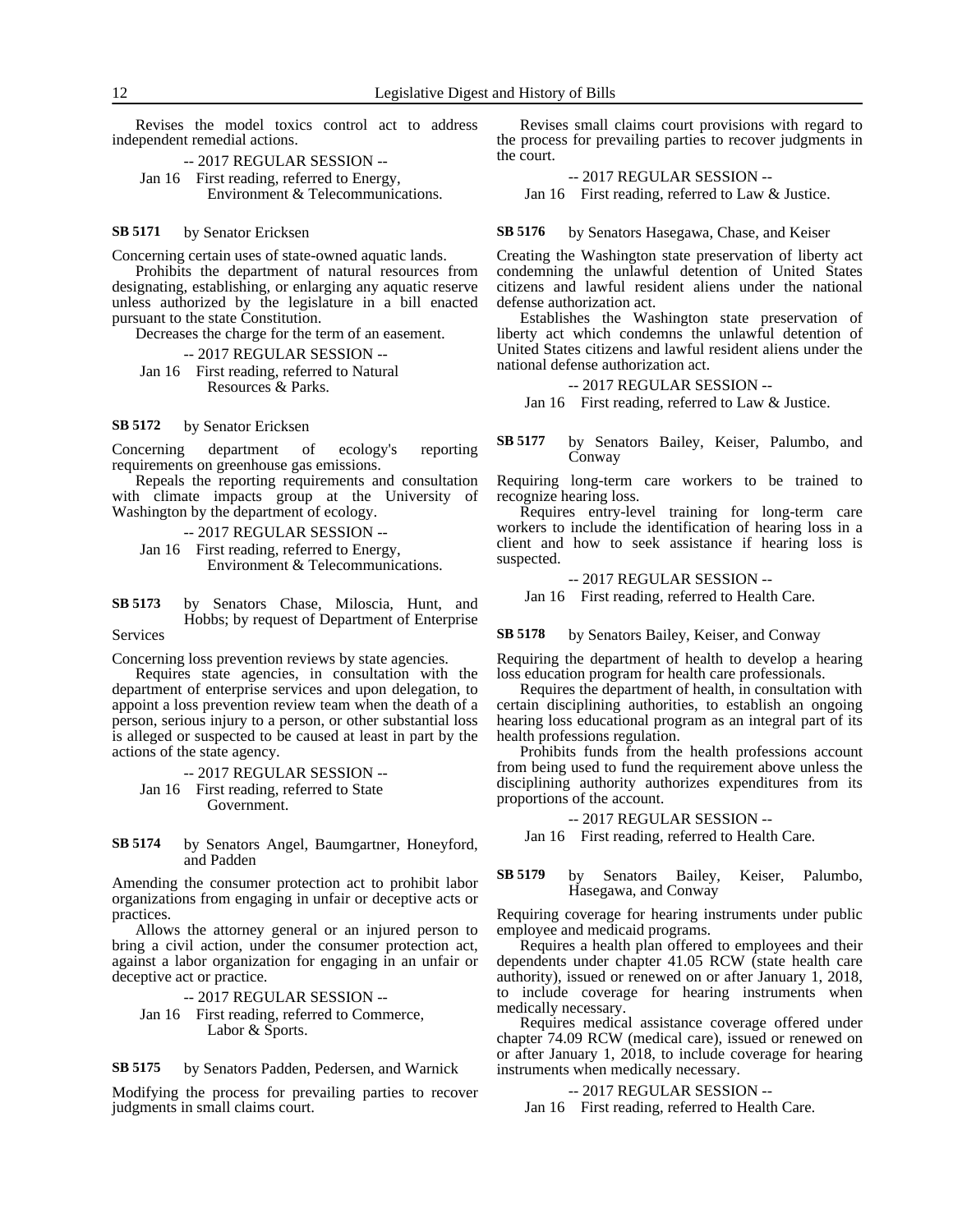by Senators Bailey, Walsh, Darneille, Keiser, Palumbo, and Conway **SB 5180**

Establishing the legislative advisory committee on aging.

Creates the legislative advisory committee on aging to review issues of importance to the state's aging community which may include housing, long-term care, health and wellness, transportation, and finances.

-- 2017 REGULAR SESSION --

Jan 16 First reading, referred to Health Care.

by Senators Bailey, Walsh, and Keiser **SB 5181**

Notifying residents of long-term care facilities that they may install and conduct electronic monitoring in their rooms.

Requires a long-term care ombuds to provide information to residents, resident representatives, and others regarding the rights of residents to install and conduct electronic monitoring in the sleeping room of the resident.

-- 2017 REGULAR SESSION --

Jan 16 First reading, referred to Health Care.

by Senators Fain, Frockt, Miloscia, Liias, Walsh, Cleveland, Bailey, Chase, Zeiger, Rolfes, Keiser, Darneille, Palumbo, Pedersen, and Conway **SB 5182**

Providing local governments with options to preserve affordable housing in their communities.

Authorizes a city governing authority to adopt a property tax exemption program, and a county governing authority to adopt a property tax exemption program for unincorporated areas of the county, to preserve affordable housing that meets health and quality standards for very low-income households at risk of displacement or that cannot afford market-rate housing.

Requires tenant identifying information and income data obtained by the governing authority and the assessor to be used only to administer the exemption.

-- 2017 REGULAR SESSION --

Jan 16 First reading, referred to Human Services, Mental Health & Housing.

by Senators Rolfes, Rivers, Warnick, Billig, Keiser, Angel, Wilson, Hasegawa, and Conway **SB 5183**

Concerning career and technical education funding.

Ties the career and technical funding for materials, supplies, and operating costs to the general education funding for materials, supplies, and operating costs by setting a rate for career and technical education that is equal to a specified multiplier of the general education funding.

-- 2017 REGULAR SESSION --

Jan 16 First reading, referred to Early Learning & K-12 Education.

by Senators Padden, O'Ban, Fain, Pedersen, Darneille, Frockt, Keiser, and Chase **SB 5184**

Modifying patronizing a prostitute provisions.

Provides that the crime of patronizing a prostitute may be considered as being committed in more than one location. For instance, a person who sends a communication to patronize a prostitute is considered to have committed the crime both at the place from which the contact was made and where the communication is received.

-- 2017 REGULAR SESSION --

Jan 16 First reading, referred to Law & Justice.

Jan 17 Scheduled for public hearing in the Senate Committee on Law & Justice at 10:00 AM. (Subject to change)

by Senators Wilson, Mullet, and Palumbo **SB 5185**

Providing immunity from liability for professional or trade associations providing emergency response volunteers.

Prohibits an act or omission, by a covered volunteer emergency worker while engaged in a covered activity, from imposing any liability for civil damages resulting from the act or omission upon a professional or trade association.

-- 2017 REGULAR SESSION -- Jan 16 First reading, referred to State Government.

by Senators Padden and Pearson **SB 5186**

Concerning the collection of blood samples for forensic testing.

Provides that it is not professional misconduct for a person qualified by the department of health to collect a blood sample without a person's consent when the qualified person is directed by a law enforcement officer to do so for the purpose of a blood test under the provisions of a search warrant or exigent circumstances.

# -- 2017 REGULAR SESSION --

Jan 16 First reading, referred to Law & Justice.

by Senators Angel, Takko, and Warnick **SB 5187**

Concerning county auditors.

Modernizes certain county auditor provisions.

-- 2017 REGULAR SESSION --

Jan 16 First reading, referred to Local Government.

#### by Senators Angel, Takko, Warnick, and Pearson **SB 5188**

Concerning removal of land from the current use property tax classification due to certain natural disasters.

Prohibits compensating tax from being imposed, under chapter 84.34 RCW (timber and forest lands), if the land is removed from classification solely as a result of a natural disaster such as a flood, windstorm, earthquake, wildfire, or other calamity rather than by virtue of the act of the landowner changing the use of the property.

-- 2017 REGULAR SESSION --

Jan 16 First reading, referred to Local Government.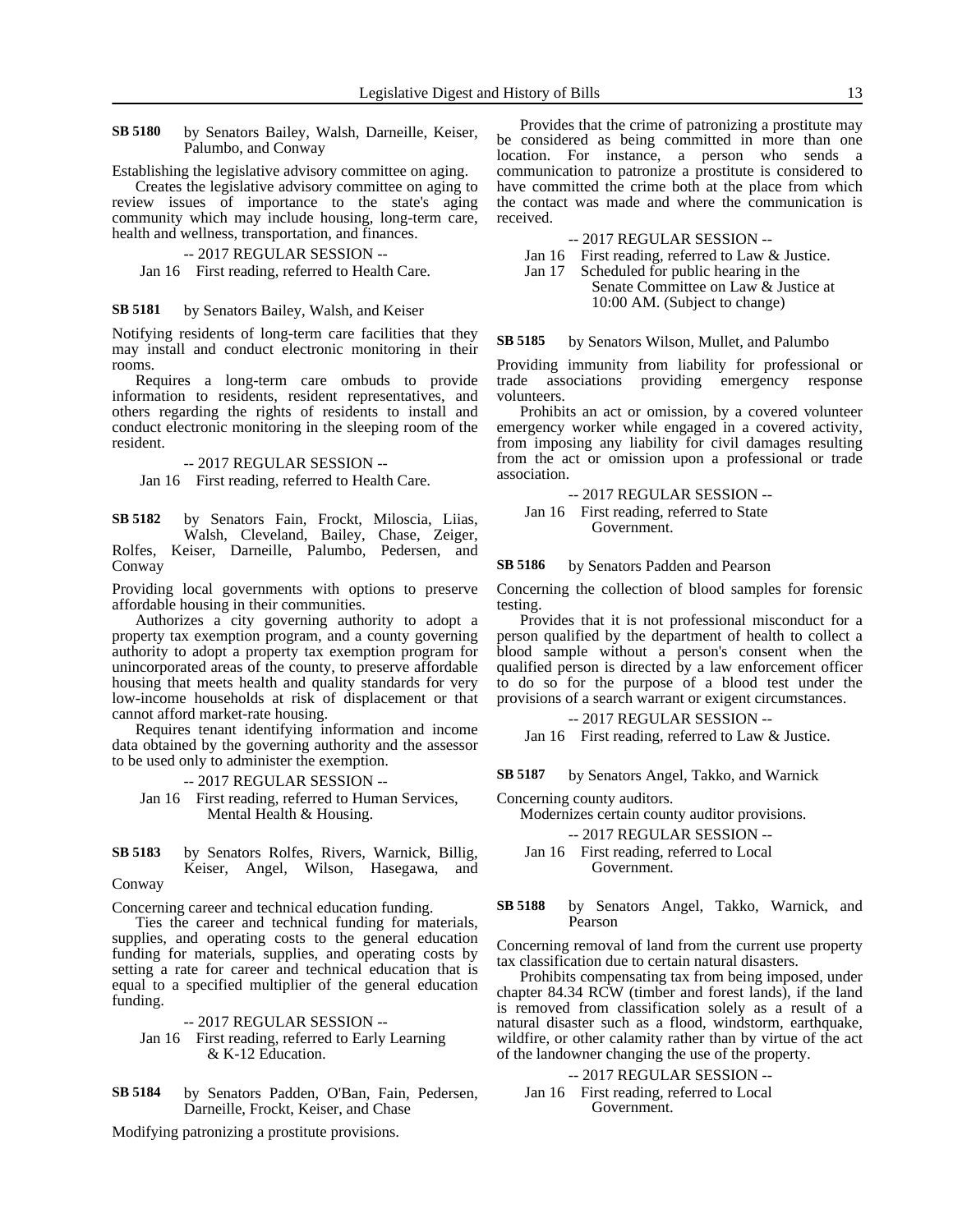by Senators Warnick, Takko, and Angel **SB 5189**

Eliminating the collection of anticipated taxes and assessments.

Eliminates the collection of anticipated taxes and assessments.

-- 2017 REGULAR SESSION -- Jan 16 First reading, referred to Local Government.

by Senators Conway, King, Keiser, Braun, and Chase; by request of Gambling Commission **SB 5190**

Concerning the member requirement for bona fide charitable or nonprofit organizations.

Revises bona fide charitable or nonprofit organization provisions with regard to active members with the right to an equal vote in the election of officers or board members.

-- 2017 REGULAR SESSION --

- Jan 16 First reading, referred to Commerce, Labor & Sports.
- Jan 19 Scheduled for public hearing in the Senate Committee on Commerce and Labor & Sports at 1:30 PM. (Subject to change)
- by Senators Frockt, Walsh, Miloscia, Conway, Keiser, Becker, Rivers, and Zeiger **SB 5191**

Enacting the physical therapy licensure compact.

Enacts the physical therapy licensure compact to facilitate interstate practice of physical therapy with the goal of improving public access to physical therapy services.

-- 2017 REGULAR SESSION --

Jan 16 First reading, referred to Health Care.

by Senators Kuderer, Billig, Cleveland, Palumbo, Hunt, Darneille, Keiser, Carlyle, and Hasegawa **SB 5192**

Extending the time period for voter registration.

Modifies voter registration provisions with regard to extending the time period for registration.

-- 2017 REGULAR SESSION --

Jan 16 First reading, referred to State Government.

by Senators Fain, Takko, Rivers, and Liias **SB 5193**

Concerning the taxing authority of public facilities districts.

Addresses the use of local sales and use taxes by a public facilities district to repay bonds issued for the expansion, rehabilitation, and improvement of regional centers.

Changes the terms of the contingent expiration date.

# -- 2017 REGULAR SESSION --

Jan 16 First reading, referred to Ways & Means.

by Senators King, Conway, Wilson, and Keiser **SB 5194**

Authorizing, under one license, the sale of spirits, beer, and wine at retail for off-premises consumption.

Creates a combination spirits, beer, and wine license that allows the sale of wine and beer, including without limitation strong beer, at retail in bottles, cans, and original containers.

-- 2017 REGULAR SESSION --

- Jan 16 First reading, referred to Commerce, Labor & Sports.
- Jan 19 Scheduled for public hearing in the Senate Committee on Commerce and Labor & Sports at 1:30 PM. (Subject to change)

by Senators Hunt and King **SB 5195**

Clarifying the appropriate format for signed written authorizations for special parking privileges.

Requires a licensed physician, an advanced registered nurse practitioner, or a physician assistant who is authorizing a parking permit to provide a signed written authorization on a prescription pad or paper or office letterhead or by electronic means.

-- 2017 REGULAR SESSION --

Jan 16 First reading, referred to Transportation.

by Senators Warnick, Hobbs, Takko, King, Chase, and Honeyford **SB 5196**

Including cattle feedlots implementing best management practices within the statutory exemption for odor or fugitive dust caused by agricultural activity.

Revises the Washington clean air act to exempt cattle feedlots implementing best management practices from requirements for odor or fugitive dust caused by agricultural activity.

-- 2017 REGULAR SESSION --

- Jan 16 First reading, referred to Agriculture, Water, Trade & Economic Development.
- by Senators Becker, Rivers, Cleveland, Brown, and Bailey **SB 5197**

Requiring additional security review of the all payer claims database.

Changes certain reporting requirements of the office of the chief information officer with regard to the statewide all-payer health care claims database.

-- 2017 REGULAR SESSION --

Jan 16 First reading, referred to Health Care.

by Senators Becker, Warnick, Fain, Bailey, and Brown **SB 5198**

Concerning fire suppression methodologies. Requires the department of natural resources to report certain fire suppression information to the legislature.

-- 2017 REGULAR SESSION --

Jan 16 First reading, referred to Natural Resources & Parks.